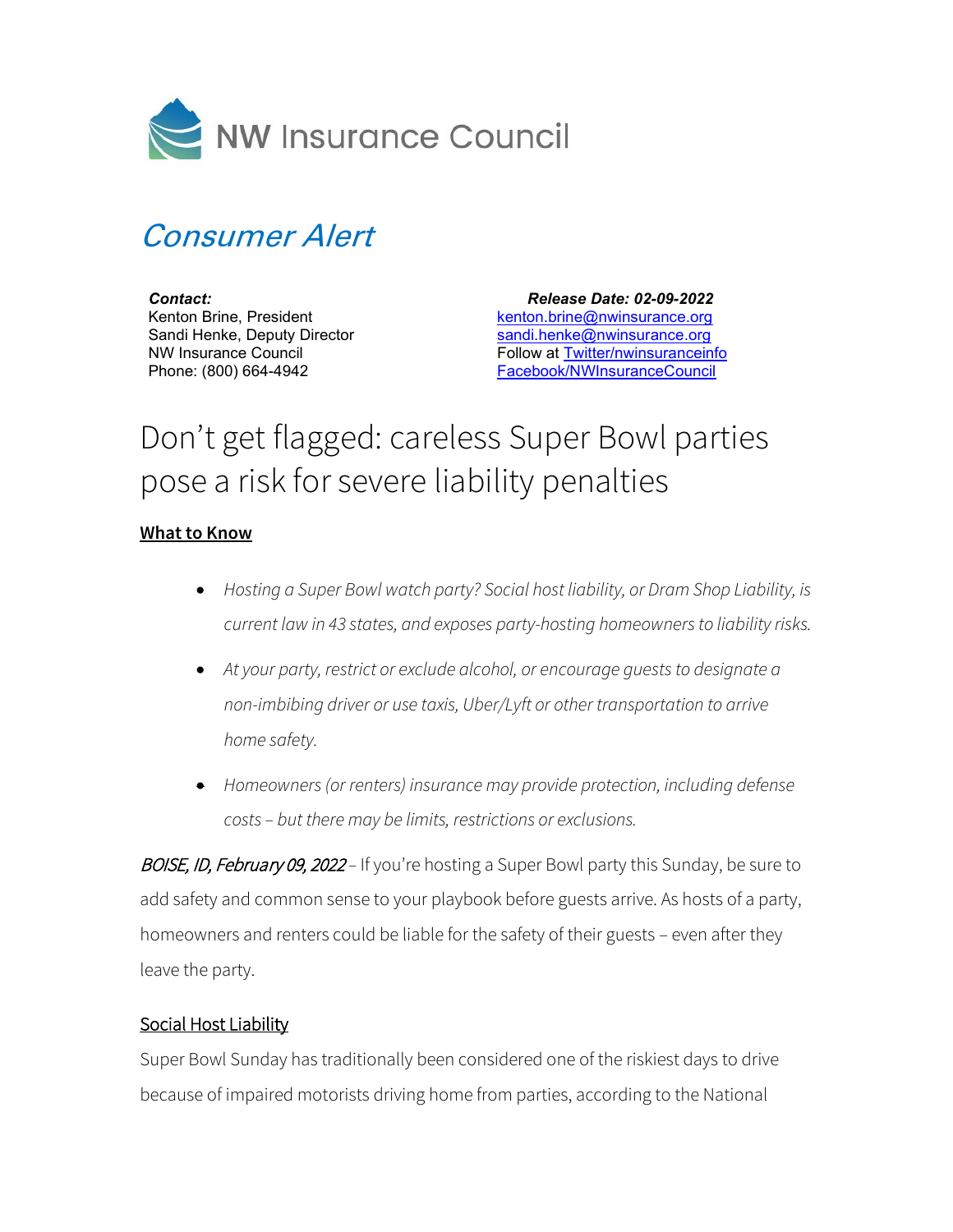Highway Traffic Safety Administration [\(NHTSA\)](https://www.nhtsa.gov/super-bowl-sunday-fans-dont-let-fans-drive-drunk). And in many states - including Oregon and Washington – a party's host can be held liable for injuries or damage resulting from an auto accident caused by an impaired party guest.

"If you're celebrating Super Bowl Sunday with friends, your responsibilities don't end with the final whistle on the field," said Kenton Brine, NW Insurance Council president. "Party hosts need to make sure guests are safe while on your property and that they get back to their homes safely after the party is over."

At last count, 43 states have social liability, or ["Dram Shop Liability"](http://www.iii.org/article/social-host-liability) statutes on the books. Most of those laws provide an injured person - such as the victim of a drunk driver - the right to sue not only the at-fault driver, but also the person responsible for serving the alcohol, whether that person is a bartender/owner or a private citizen hosting a party in his or her own home.

Social host liability laws can hold the party host responsible for the safety of party guests, as well as anyone injured by a party guest after they leave the event. As a homeowner this could expose you to liability, even if someone – like a teenage child in your home – hosts a party without your consent and someone is injured or causes injury to someone else on their way home.

"Protecting yourself, your family and guests starts with making sure you have Homeowners or Renters insurance with sufficient *limits of liability* to protect your financial assets," Brine said. "Homeowners should also take steps to ensure that their homes are safe for residents and visitors."

Your insurance agent or company can help you understand what is covered under a Homeowners or Renters policy, along with any exclusions, conditions and limitations in your policy. If liquor liability (coverage for bodily injury or property damage caused by an intoxicated person) is covered by your Homeowners Insurance policy, the limits can range from \$100,000 to \$300,000 - but that may not be enough, according to the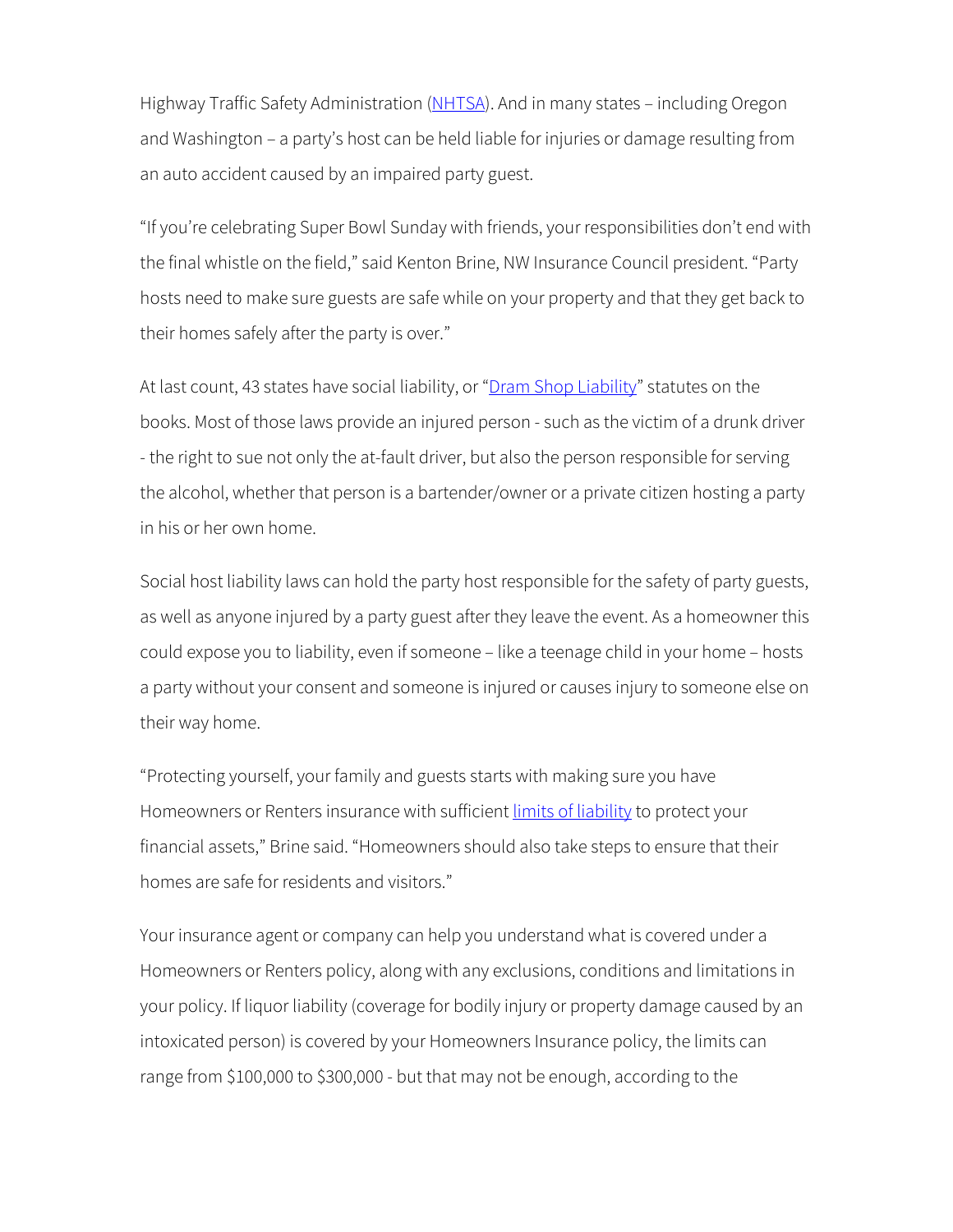[Insurance Information Institute](http://www.iii.org/article/social-host-liability) (I.I.I.). In those circumstances, it may be wise to consider adding a Personal Liability Umbrella Policy, which increases the coverage available in the event a liability claim is filed against you.

"Remember, if liability limits are not sufficient to pay for the injuries and/or damage sustained by an accident victim, your personal assets – your home, your investments or even your retirement savings could be at risk in a lawsuit," Brine explained.

[NW Insurance Council](http://www.nwinsurance.org/) and the [Insurance Information Institute](http://www.iii.org/article/social-host-liability) offer these common-sense tips for your Super Bowl or other party gatherings:

- Familiarize yourself wit[h your state's social host liability laws,](http://www.iii.org/issue-update/drunk-driving) which vary from state to state.
- Encourage guests to pick a designated driver so that he or she can drive other guests' home. If you're attending a party and plan to drink alcohol, arrange in advance for a sober driver to take you home.
- Be a responsible host or hostess and limit your own alcohol intake so you can judge your guests' sobriety.
- Offer non-alcoholic drinks and always serve food during the party. Stop serving alcohol toward the end of the evening and switch to coffee, tea, water and soft drinks.
- If guests drink too much or seem too tired to drive home, arrange a ride with a sober guest, a cab or a ride share, or have them sleep over at your home.
- Consider installing an app on your smartphone to summon ride sharing services like [Uber](https://www.uber.com/) or [Lyft,](https://www.lyft.com/app) so you can have a car come to retrieve any guests you believe should not be driving on their own.
- Witnessing a possible impaired driver on the road is considered an emergency, so it's appropriate to call 911. When talking to 911 dispatchers, they will likely ask for the make and model of the vehicle,